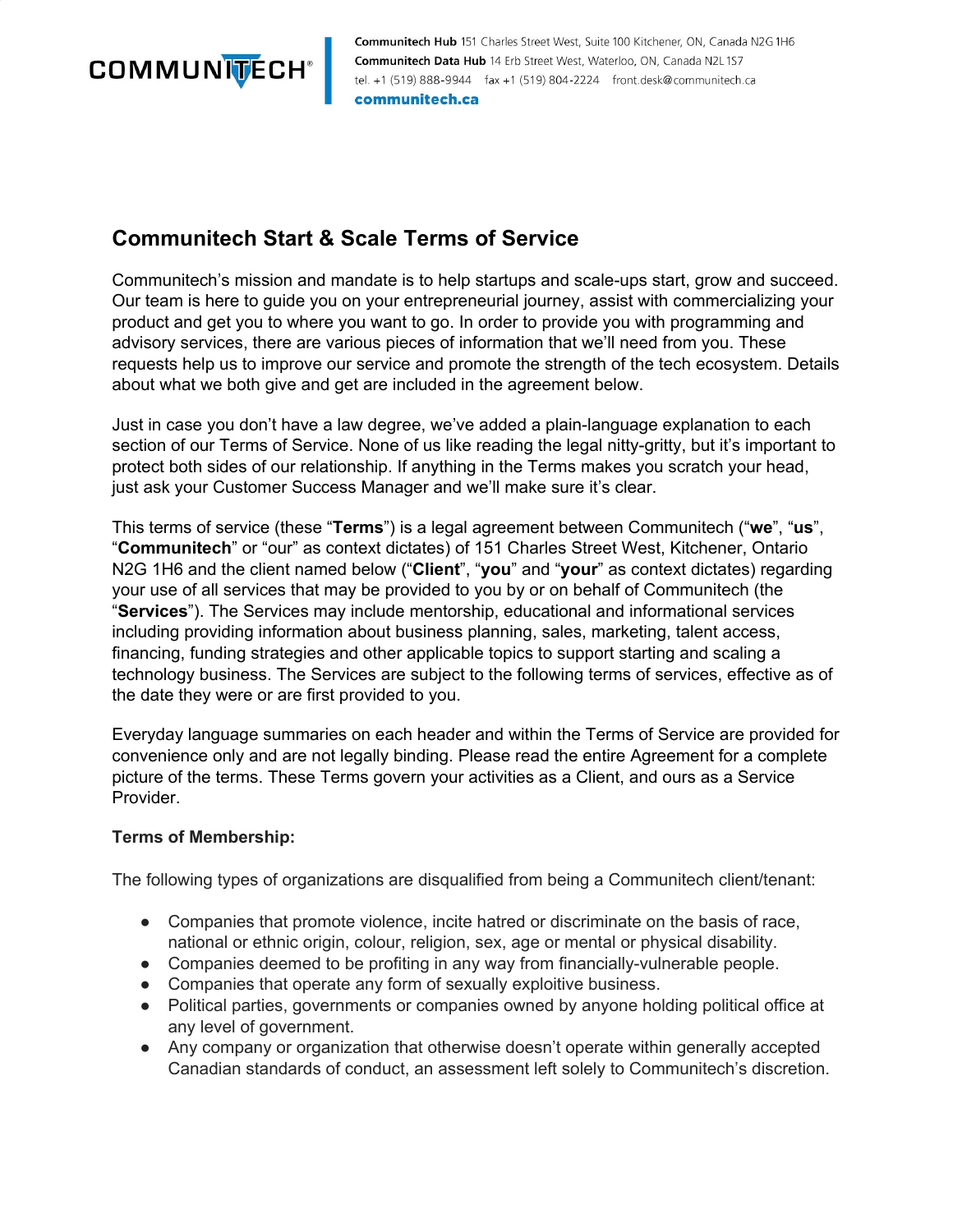**What this means:** In life, we are all judged by the company we keep and it is no different at Communitech. We have been successful over the years with our client success because we are selective in who we work with. Our ability to help you is rooted in part in our networks and reputation, these Terms of Membership are intended to ensure Communitech resources are devoted to companies that align with our guiding principles. That way, everyone wins.

## **Table of Contents**

- **1) Client data - you agree to provide info about your business to [Communitech](#page-2-0)**
- **2) [Confidentiality:](#page-2-0) we won't disclose information unnecessarily**

**3) Personal Data: We are committed to protecting your privacy in [accordance](#page-3-0) with our privacy policy. If you have any questions, please reach out to us.**

- **4) Fees: what you [might](#page-4-0) need to pay for**
- **5) [Disclaimer:](#page-4-0) our advice is just that, advice, not a guarantee**
- **6) We support all [entrepreneurs](#page-5-0)**
- **7) Client IP and IP [Rights](#page-5-0)**
- **8) [Restricted](#page-5-0) actions**
- **9) Credit: [making](#page-6-0) our role known**
- **10) [Termination:](#page-6-0) either of us can walk away at any time**
- **11) [Indemnification:](#page-7-0) scenarios where you will cover us**
- **12) [Limitation](#page-7-0) of liability: limits on risk exposure**
- **13) [Governing](#page-8-0) law: which regional rules apply**
- **14) Dispute [resolution](#page-8-0)**
- **15) [Relationship](#page-8-0) of parties: we're just friends**
- **16) [Enurement:](#page-9-0) agreement is only limited to certain parties**
- **17) [Interpretation:](#page-9-0) please do read the legalese**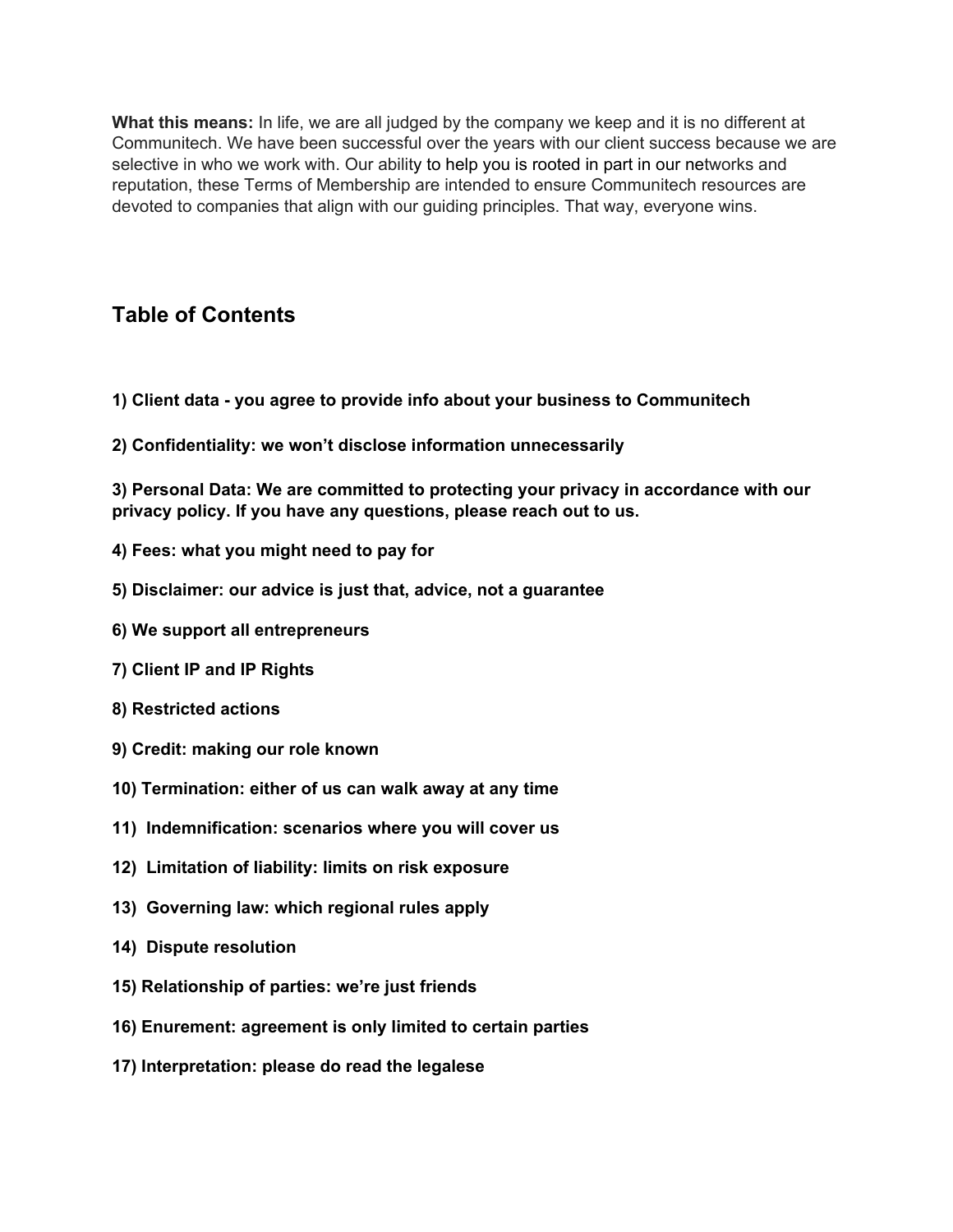<span id="page-2-0"></span>**18) Entire [agreement:](#page-9-0) these terms are the primary terms of services in respect of the services you receive**

**19) [Independent](#page-10-0) legal advice – you may choose to have someone explain your legal risks**

- **20) Feedback and [suggestions](#page-10-0)**
- **21) Force Majeure – when the [uncontrollable](#page-10-0) happens**

# **THE PARTIES AGREE AS FOLLOWS:**

#### **1) Client data - you agree to provide info about your business to Communitech**

By working with us you agree to provide information as we request. You agree to provide us with the requested information such as business address, business name, business structure and/or ownership, CRA number, capital raised, grants received, employee counts, revenue generated and number of patents filed. This information may be requested and reported at a company level or at an aggregated level (i.e. non-specific to particular companies) for reporting purposes. When requested, you will provide information (including through surveys as appropriate) to us in a timely manner. Failure to respond to reasonable requests for information may result in the termination of our services to you. Any data gathered will be treated subject to the requirements of the Confidentiality clause in these Terms. For further clarity, key company data gathered for Communitech's purposes reporting is stored and accessed with the highest standards of data security.

**What this means**: We are mandated by the parties that provide us with funding (i.e. the government - federal, provincial, municipal) to collect and share data that demonstrates that the companies we support (that's you) are creating a positive economic impact in Waterloo Region and beyond. To demonstrate this, we take the data that you share with us and pass it along showcasing how many jobs have been created, how much capital raised - and all that fun stuff. Essentially, this is our scorecard with our investors. Without sharing the data that we need, we won't continue to receive the funding that allows us to provide our free and/or highly subsidized services.

## **2) Confidentiality: we won't disclose information unnecessarily**

Each party will use commercially reasonable efforts to protect the other party's Confidential Information (defined below). Despite the foregoing, we may leverage its network (including for example external advisors and mentors) to provide the Services, and may share high level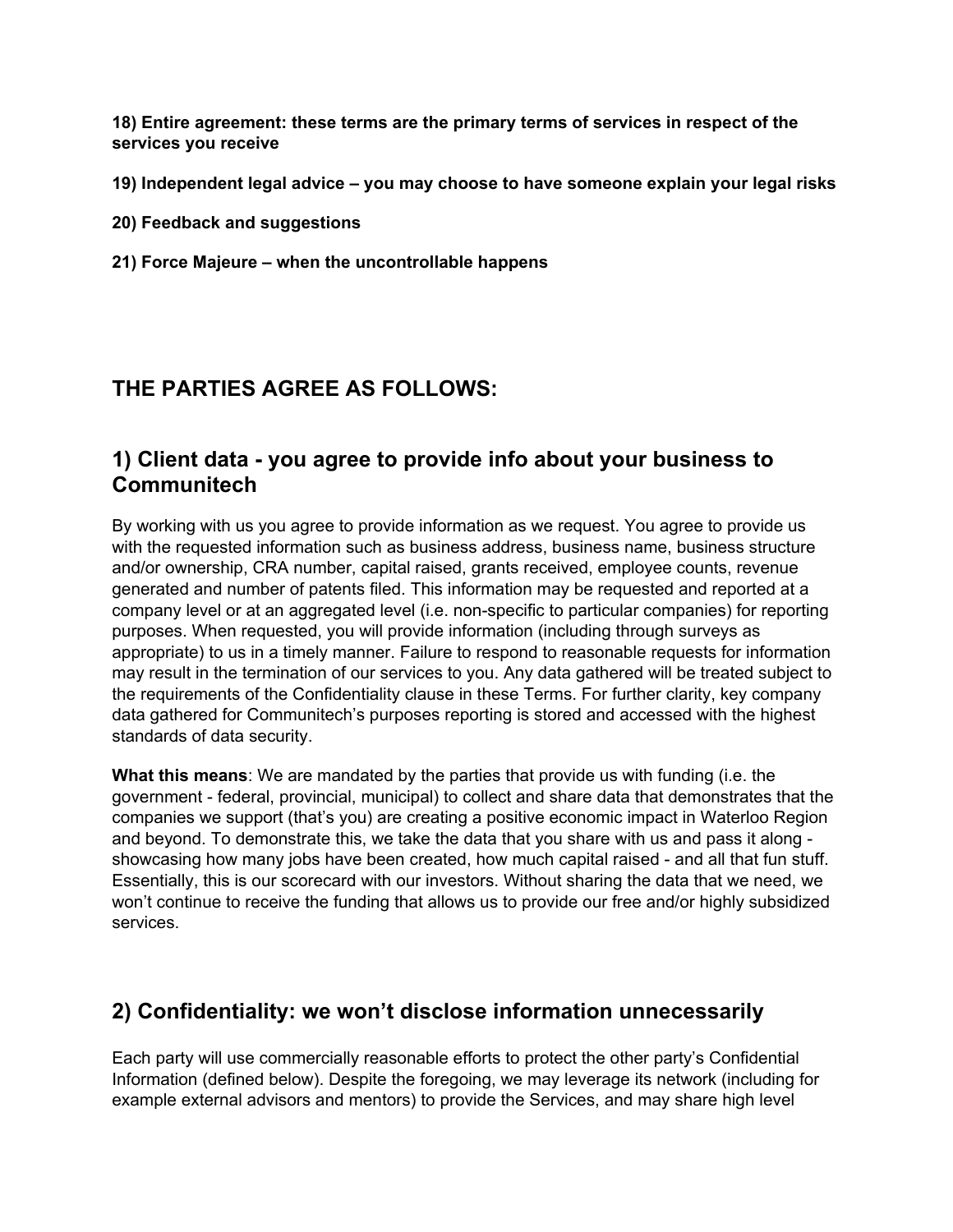<span id="page-3-0"></span>Confidential Information regarding your business or technology with its network for the purpose of providing the Services or supporting the provision of services to Canadian startups and innovative companies generally. We may also disclose more detailed Confidential Information about you: (a) to external advisors that are legally obliged to maintain the confidentiality of this information; (b) to others after your verbal or written consent; or (c) to the government as outlined above.

"**Confidential Information**" means all confidential information relating to a party or its business, strategies, pricing, personnel, suppliers, products or services, but excludes information that the recipient proves: (a) was lawfully in its possession before receiving it from the discloser, (b) was provided in good faith to it by a third party without breaching any of discloser's rights or any rights of a third party, or (c) is or becomes generally available to the public through no fault of the recipient. For clarity, the above obligations do not prohibit Communitech from using any know-how, techniques and information developed or learned by, and retained in the unaided memory of, one or more of the Communitech Personnel who provided Services.

**What this means:** We will keep your sh!t locked down. We know that your business data is of strategic importance to you and we take our obligation for confidentiality very seriously. We do, however, occasionally have to share data to secure additional services for you to or to demonstrate economic impact to our government partners.

#### **3) Personal Data: We are committed to protecting your privacy in accordance with our privacy policy. If you have any questions, please reach out to us**

You will not disclose any personal information to us, unless you have obtained consent from the applicable person allowing us to collect, use and disclose that information as necessary for Communitech to provide the Services, or unless we are otherwise permitted by law to collect, use and disclose that information without consent. You expressly consent to us keeping personal information collected from you in its files and consent to the disclosure of your personal information in order to provide you with the Services. Communitech's use of personal information provided by you will be limited to that which is reasonably necessary to provide the Services, improve its services, create aggregate information, or to provide you with related information that we believe may be of interest. We may disclose personal information received from you to Communitech's employees, contractors, suppliers, agents, consultants and advisors, provided that such individuals or organizations are required to maintain the privacy of the information. Communitech may also disclose such information where required by law, or as described in Communitech's Privacy Policy.

**What this means:** Like your business data, we also understand the personal information we receive about you or other members of your team is important to protect and keep confidential. We apply recognized principles to safeguard your personal data and we'll keep everything that you need us to on the down low.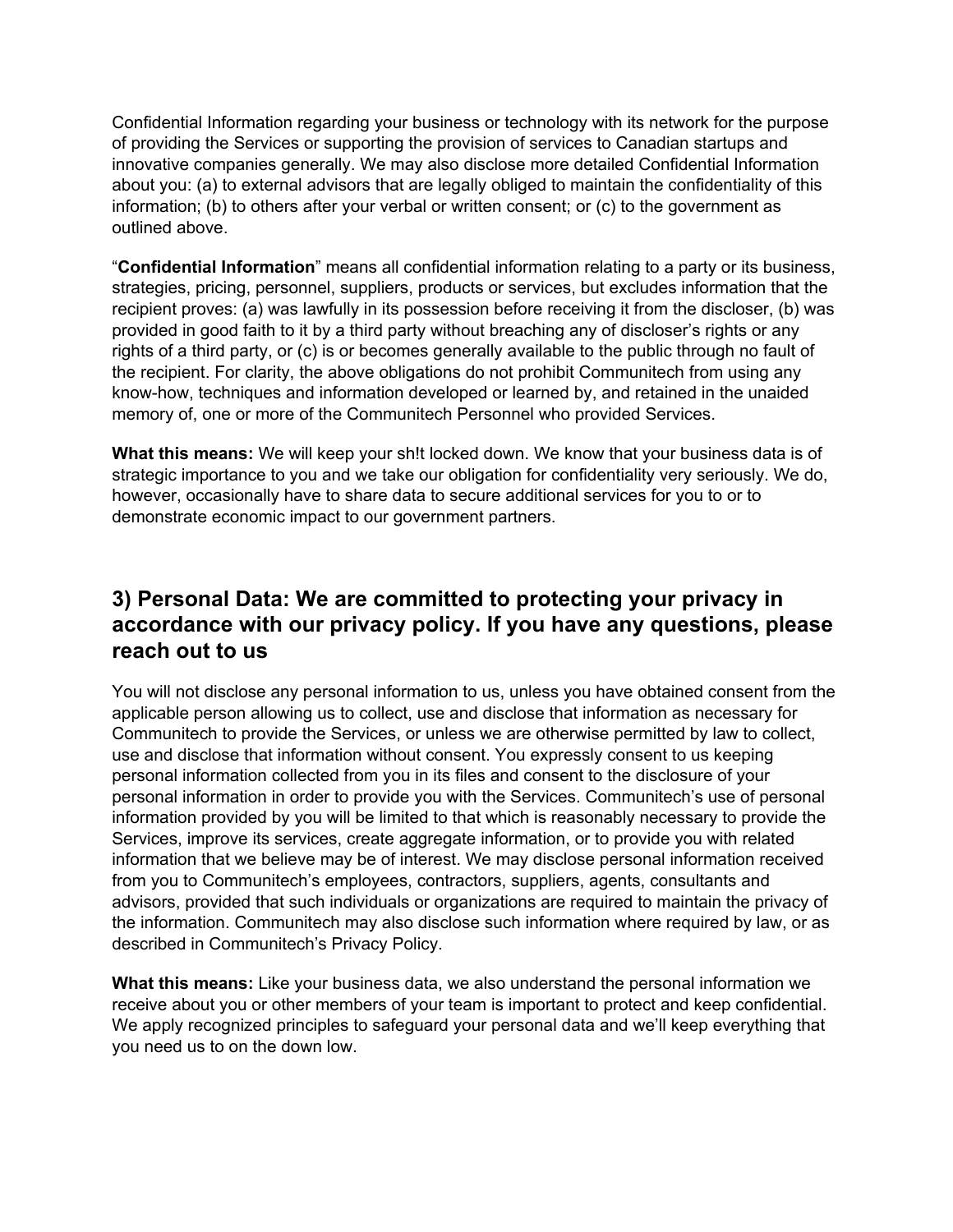## <span id="page-4-0"></span>**4) Fees: what you might need to pay for**

For certain Services, you may be expected to pay fees. This includes, but is not limited to, an annual fee for membership at Communitech, Communitech Academy courses, select events, etc. For tech firms with 20 or fewer employees, the annual membership fee is waived. Specific membership benefits are described at **communitech.ca/membership**. These benefits may include the assignment of an Advisor or Customer Success Manager who, amongst other things, can help connect you to the applicable, stage-specific Services.

**What this means:** Most startup activities through Communitech will be provided to you free of charge or at minimal cost. Scale-ups with over 20 employees in Ontario will pay membership fees based on the size of their organization. For some specific events or programs, additional fees may be required.

## **5) Disclaimer: our advice is just that, advice, not a guarantee**

All decisions and actions taken by you in connection with its business or otherwise that may be based upon any information, advice or suggestion received from a Communitech advisor are solely the responsibility of you. You acknowledge that any information, advice or suggestions provided by Communitech or its employees, volunteers or contractors (collectively, "**Communitech Personnel**") are for educational purposes only and do not constitute financial, business or legal opinions of any kind. You must not rely on any of that information, advice or suggestions without obtaining your own independent financial, business and legal advice. The Services are completely "AS IS" and we disclaim all representations, warranties, guarantees, and conditions of any kind to a client in relation to the Services.

We are providing advice based on the information we have and our judgment. We want to help your business succeed but our advice does not guarantee any specific outcome.

**What this means:** We aren't flying by the seat of our pants over here - but we are providing advice to each of our members based on the information available to us, with the hope and goal of helping your business succeed. This is on a best effort basis - we want to help your business succeed but our advice does not guarantee any specific outcome. We can't be held responsible or accountable for what happens with your business. We will, however, be there to congratulate you on your successes and help you navigate any challenges that you may encounter. Basically, we're here for you, we're rooting for you and we promise to do our absolute best to help you in whatever way you need.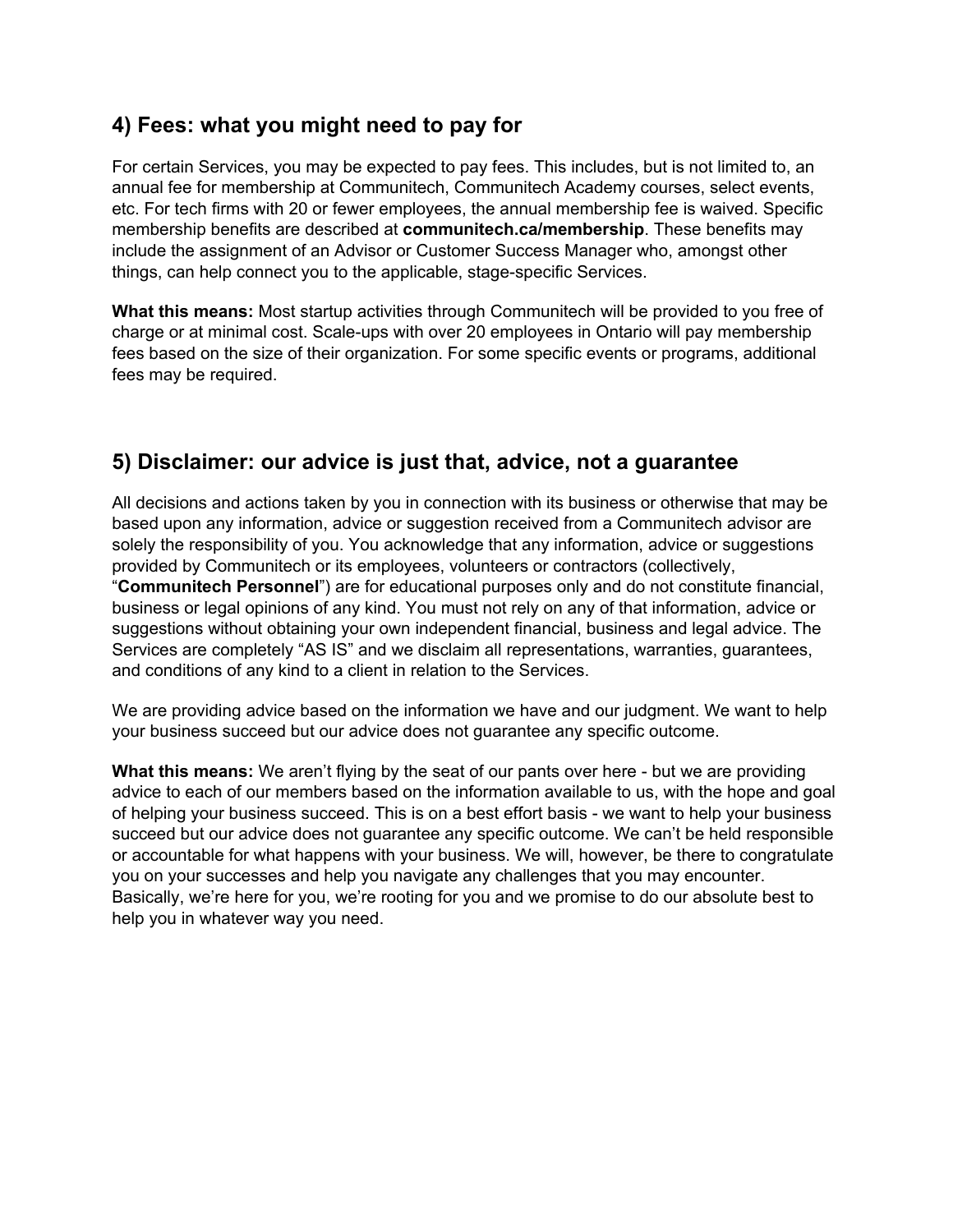## <span id="page-5-0"></span>**6) We support all entrepreneurs**

Reciprocal Non-Exclusivity. Nothing in these Terms of Services shall be construed as precluding or limiting in any way our right to provide similar Services to any person or entity as Communitech deems appropriate or for the company to receive services from other entities similar to us.

**What this means:** We work with multiple companies in many sectors and some of them may be your competitors. As per the confidentiality clause, your data and company information will never be shared with other members or companies in the Communitech network. We'll disclose conflicts amongst our advisors so you can decide with whom you work. You are also free to work with anyone you choose to, including ones that resemble us.

# **7) Client IP and IP Rights**

You will retain ownership of any work product created by you in connection with the Services and any background technology owned by you prior to receiving the Services, including all intellectual property rights therein (collectively, the "**Client IP**").

You will from time to time receive materials from advisors or from courses/boot camps/other programming which is offered by us directly or indirectly. Unless otherwise specified in writing at the time of receipt by you, all such material is subject to copyright and other intellectual property rights and no rights are granted to you in those content other than for the purposes for which the content was initially shared with you.

**What this means:** In order to provide you with business support, we need to know certain things about your business, but your IP is and always remains yours. Communitech does not take ownership in a client's IP. We also may be providing you with content where our licensors retain all rights - i.e. through our webinars, workshops and the like.

# **8) Restricted actions**

You will not, nor allow any of your representatives to: misrepresent your identity; make use of our Services to do anything other than to carry out activities which are normally related to activities conducted using our Services; violate any Laws; make statements about us on any topic, particularly regarding our Services, which could reasonably be considered false or misleading; willfully tamper with the security of our Services, including attempting to probe, scan or test the vulnerability of any of our websites or to breach its security or authentication measures; share any sensitive data with us which, in the normal course of events, would demand special handling and introduce a security burden on us that is not agreed upon by us in writing in advance of receipt of such data; transmit any information, through our Services or in any other manner, which may be: (1) unlawful, threatening, abusive, libelous, defamatory, harassing, fraudulent, obscene, vulgar, indecent, inflammatory, sexually explicit, pornographic or profane; (2) in violation of a third party's intellectual property rights; or (3) is considered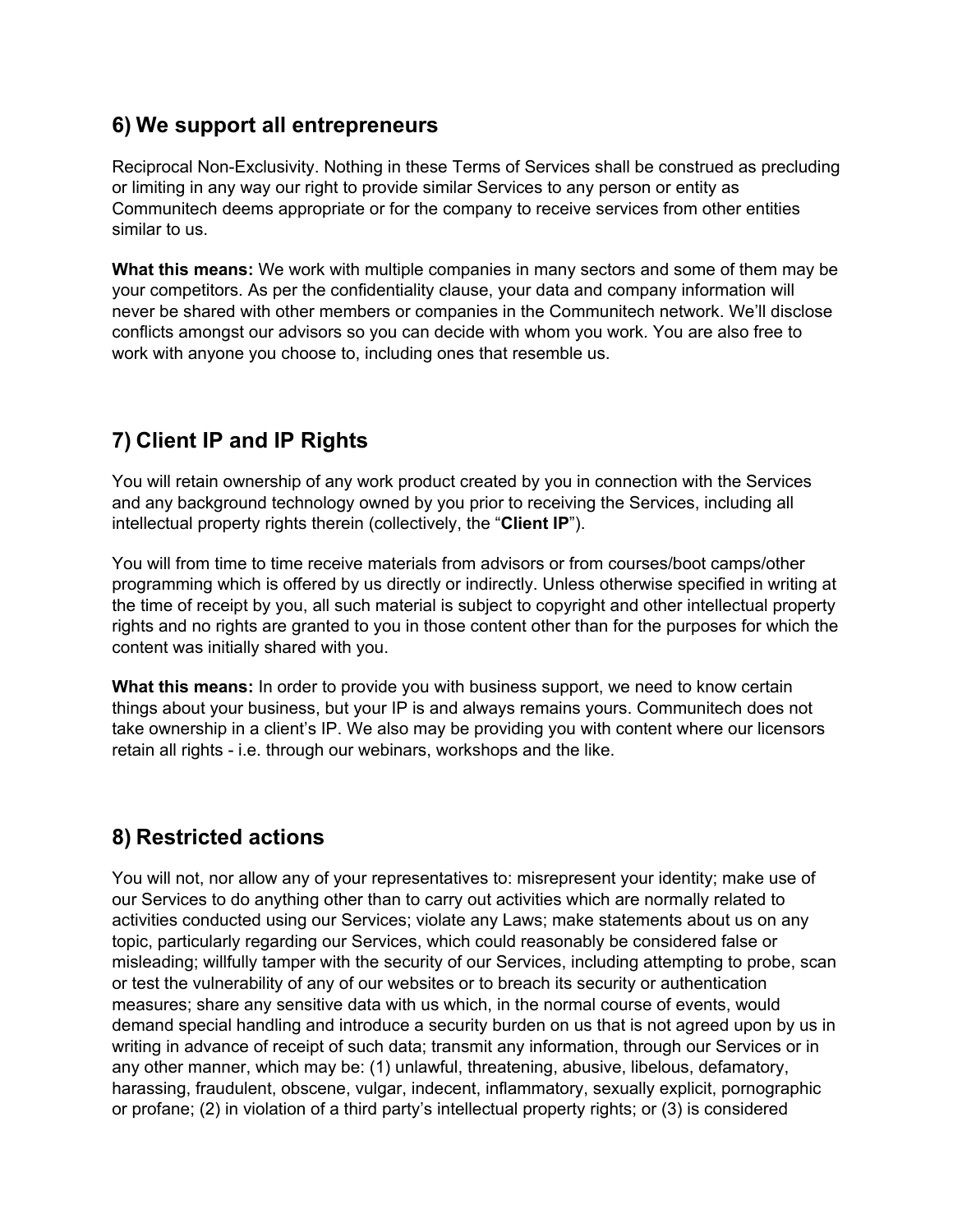<span id="page-6-0"></span>"spam" (including machine or randomly-generated, constitutes unauthorized or unsolicited advertising, chain letters, any other form of unauthorized solicitation or any form of lottery or gambling); (4) contains or installs any viruses, worms, malware, Trojan horses or other content that is designed or intended to disrupt, damage or limit the function of any software, hardware or telecommunications equipment or to damage or obtain unauthorized access to any data or other information of any third party; or (6) violates the privacy of any third party; or attempts to gain unauthorized access to our Services or our computer systems or networks through hacking, password mining or any other means.

**What this means:** We're a cool bunch but we need to keep things professional. We ask that you enjoy our services within the normal boundaries of the average client-service relationship. Anything off-side or inappropriate may mean the cancellation of your use of our Services or other potential actions.

# **9) Credit: making our role known**

Communitech requests that you acknowledge Communitech as a source of support in publicity, where appropriate. You agree however that you shall not, without our prior written consent in each instance, use the trademarks or logo of Communitech in any advertising, publicity or otherwise. We reserve the right to publicly identify you as our client.

**What this means:** We would like to make sure that both your business and Communitech's corporate brand are represented in a consistent manner - one that also provides clarity to the nature of our relationship. Members may use the "Proud member of Communitech" logo lockup, with permission, on member-owned collateral. Please follow the available logo guidelines - and let us know if you have any questions.

## **10) Termination: either of us can walk away at any time**

Either party may, upon providing written notice, end its relationship with the other party, provided however, you may still be subject to any reporting obligations which apply. All rights that we or our licensors grant you in our programming material, except for any irrevocable rights in any materials provided to you for your use, shall terminate if you decide to no longer utilize our program offerings.

Sections 1, 5, 6, 8, 9, 11, 12, 13, 14, 16, 20, 21 and this Section shall survive termination of these Terms.

**What this means:** We're not bound to keep working together if one or both of us decide it's not working out.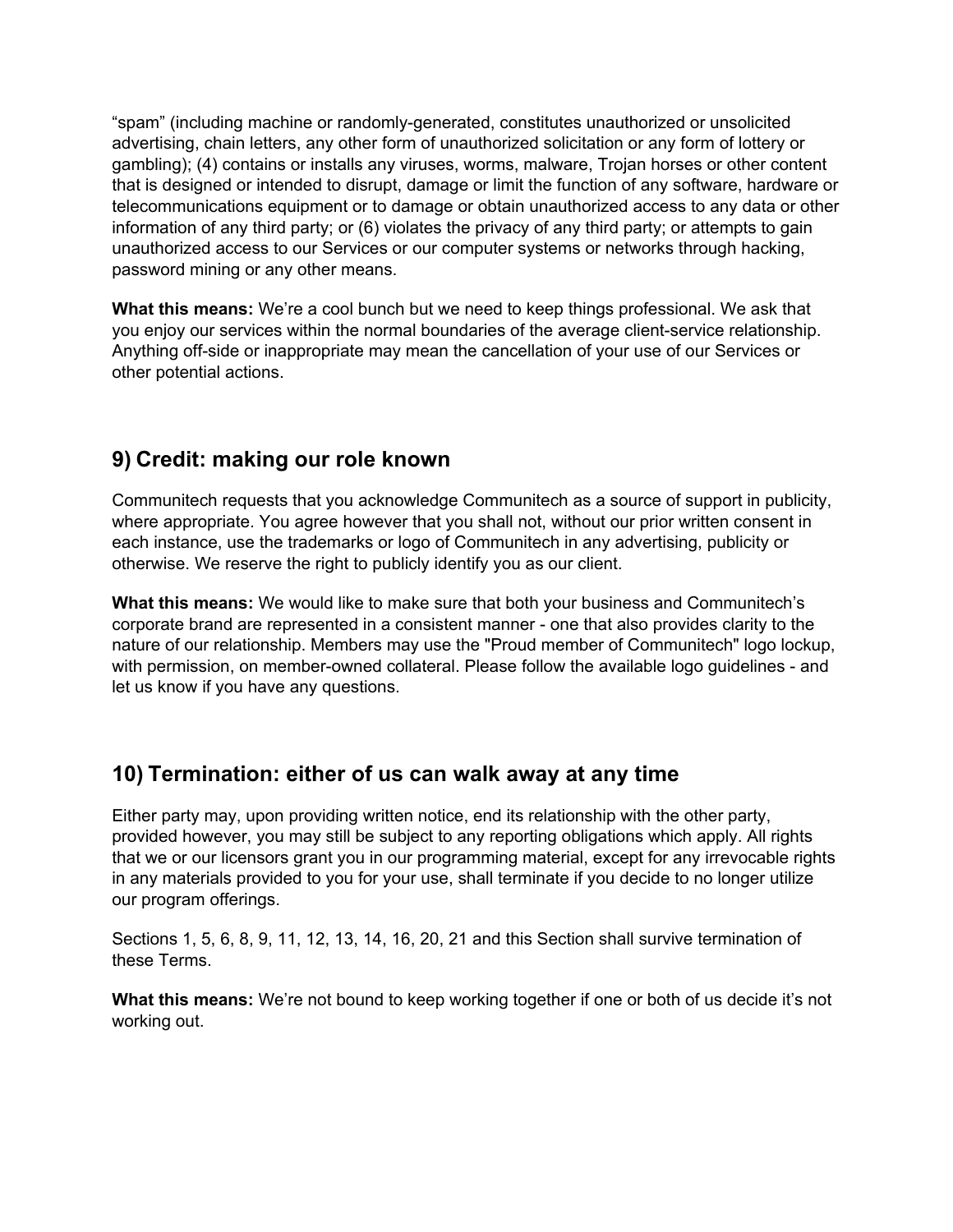#### <span id="page-7-0"></span>**11) Indemnification: scenarios where you will cover us**

You will indemnify, defend and hold Communitech and its affiliates, and their respective officers, directors, owners, agents, information providers and licensors harmless from and against any and all claims, liability, losses, costs and expenses (including costs and legal fees) incurred in connection with (a) your or your representatives': use of the Services; actions that result in injury or death of a person, or loss or destruction of our or a third party's property; untruthfulness or inaccuracy regarding any information provided to Communitech by you; negligence, willful misconduct or fraud; or (b) your IP (including any alleged or actual violation of third party's intellectual property rights) or any products, services or business associated with you. You agree to cooperate with Communitech's defense of such claims to the extent Communitech decides, solely at its discretion, to control the defense of such claims.

**What this means:** You agree to take care of and protect Communitech in the event that you or your organization commits an action that causes us harm (fraud, death, injury - the works) or causes a third party to engage legal recourse against Communitech (sues us, basically).

## **12) Limitation of liability: limits on risk exposure**

We disclaim all liability to Client other than in respect of a refund of fees for Services which you were charged in advance for but did not receive because we cancelled them and did not reschedule the Services. Neither you or we will be responsible for any indirect, incidental, special, consequential or exemplary damages arising from or relating to your use of our Services. This includes, but is not limited to, any loss of profit, earnings, anticipated earnings, interruption or loss of business, or any consequential losses, problems, or fault howsoever arising out of the use of our Services. Our total liability to you for all damages whatsoever in relation to the Services you receive from us will not exceed the greater of: (A) \$500 or (B) the total amounts you paid to us (if any) in the 6 months immediately preceding the date of the most recent claim that gave rise to the liability.

Except in respect of your indemnification obligations which are not constrained by this section, your total aggregate liability of for all claims arising under or related to any Service provided by us, under any and all theories of liability (including without limitation breach of contract, breach of warranty, negligence, bailment, tort, and strict liability), will not exceed the total amount paid by you to us for the services to which the claims relate during the 12 months immediately preceding the date of the most recent claim that gave rise to the liability. Should a jurisdiction that does not allow the exclusion of incidental, special or consequential damages apply to our Terms, the total liability to you or any person in connection with any incidental, special or consequential damages shall be limited by the above paragraph of this section.

**What this means:** As a non-profit, we hope to limit our liability and we don't want to see you incur any extra risk either. Please don't violate these Terms and play nice with others, and with us, and you'll likely never have to worry about the legalese here.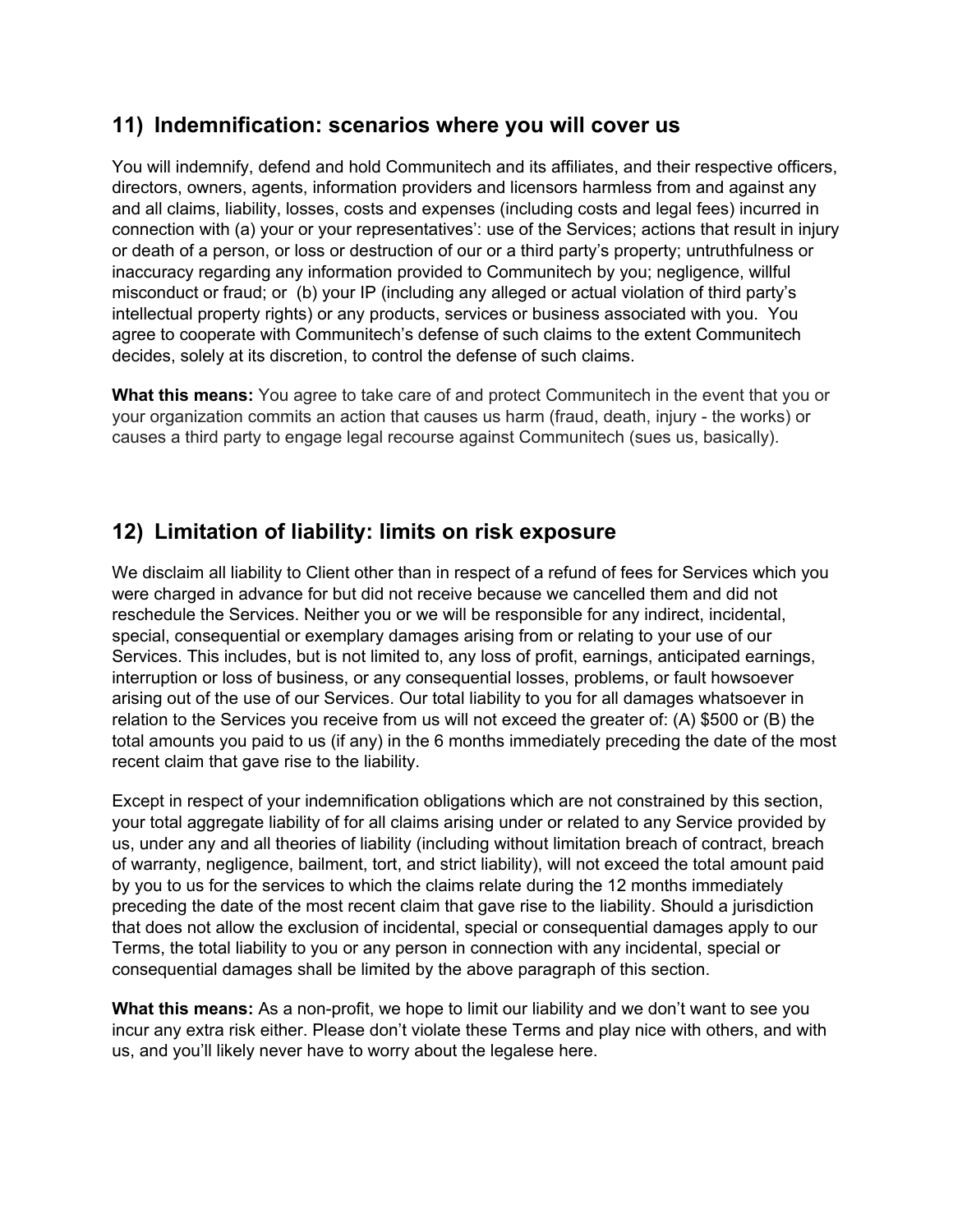## <span id="page-8-0"></span>**13) Governing law: which regional rules apply**

These Terms shall be construed in accordance with the laws of the Province of Ontario and the federal laws of Canada applicable in Ontario.

**What this means:** We're all going to follow the law. Laws of Ontario and of Canada.

# **14) Dispute resolution**

Suggestions or complaints about us, the services or any related person or items should be made first to your Startup Advisor or Customer Success Manager and if not resolved, escalated to the VP, Start & Scale or the CEO of Communitech.

Any dispute arising in respect of the Services you receive which cannot be resolved by discussion between you and Communitech shall be determined solely and exclusively by arbitration administered by a jointly selected arbitrator under the rules of the Arbitration Act (ON) ("**Rules**"). The arbitration shall be conducted in the English language in the Waterloo Region in Ontario, Canada by one arbitrator. If the parties are unable to agree on the arbitrator, the arbitrator shall be selected under the Rules. Except as otherwise provided herein, the arbitrator's award shall be limited to compensatory damages against either party. The decision by the arbitrators shall be binding and conclusive on the parties and such determination shall constitute an award pursuant to an arbitration upon which judgment of a court having jurisdiction may be entered. The arbitration proceedings shall be as confidential and private, as permitted under law. Materials submitted in connection with such proceedings shall not be admissible in any other proceeding, provided, however, that this confidentiality provision shall not prevent a petition to vacate or enforce an arbitral award, and shall not bar disclosures required by law or to any governmental authority to which Communitech reports in respect of services provided to clients.

**What this means:** We agree to not fight in court.

# **15) Relationship of parties: we're just friends**

The parties are independent contractors. Neither party is the agent, partner or employee of the other party.

**What this means:** Both you and Communitech make decisions independently.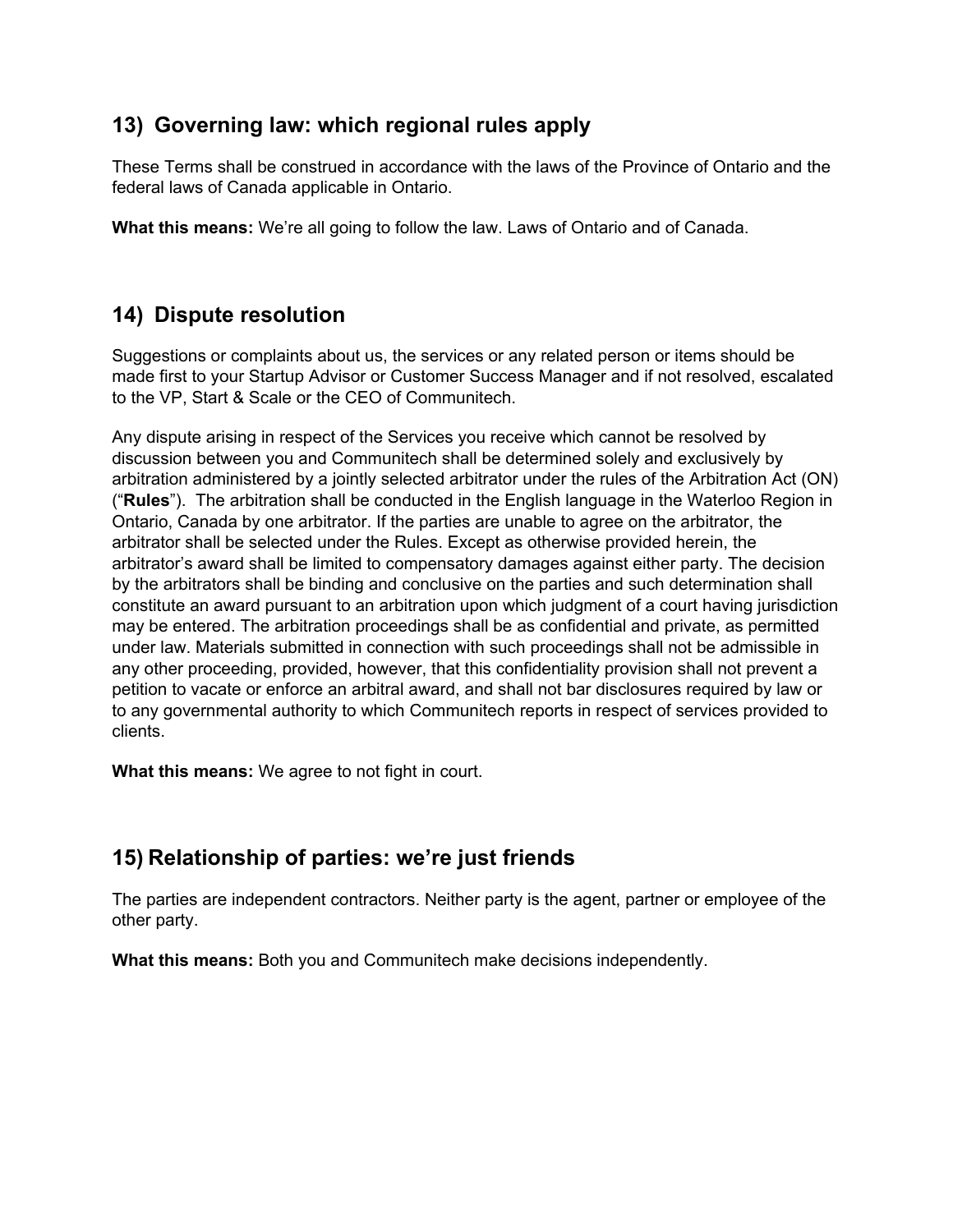#### <span id="page-9-0"></span>**16) Enurement: agreement is only limited to certain parties**

These Terms will be binding on and shall ensure to the benefit of the parties hereto and their respective successors and assigns. Nothing in this Agreement, express or implied, is intended to or shall confer upon any other person any legal or equitable right or benefit of any nature whatsoever.

**What this means**: These Terms only apply to us, you, and anyone in the future who legally assumes the responsibilities of your company and / or of Communitech.

## **17) Interpretation: please do read the legalese**

The headings in these Terms and the explanatory notes are inserted for convenience and reference only and are in no way intended to describe, interpret, define, affect the construction of or limit the scope, extent or intent of these Terms.

**What this means:** We've done our best to break down the legal speak and language in this document - but you should focus on and read the real deal text. The information in each of the headings and "what this means" sections were added contextually. They are not technically a part of the agreement, but they're our way of trying to help break down all the legal jibber jabber.

## **18) Entire agreement: these terms are the primary terms of services in respect of the services you receive**

These Terms constitute the entire agreement between the parties with respect to the subject matter hereof, and supersedes all previous written or oral agreements between the parties with respect to such subject matter. The parties acknowledge that certain other policies and terms of services ("**Other Rules**") in respect of utilization of the Communitech space or utilization of its infrastructure may also exist and generally apply to you. To the extent there's a conflict between these Terms and such Other Rules, these Terms will govern. Communitech may, in its sole discretion, modify or update these Terms from time to time, and post the update online at Communitech.ca. Your continued use of the Services after any such change constitutes your acceptance of the revised Agreement.

**What this means:** As a client of Communitech, you are bound by these Terms primarily when you receive Services. However, since Communitech offers a lot of benefits to members, other rules may also apply to you in respect of other things you avail through us (i.e. space at one of our hubs, participation in one of our events). But in respect of your Services, the terms here will rule.